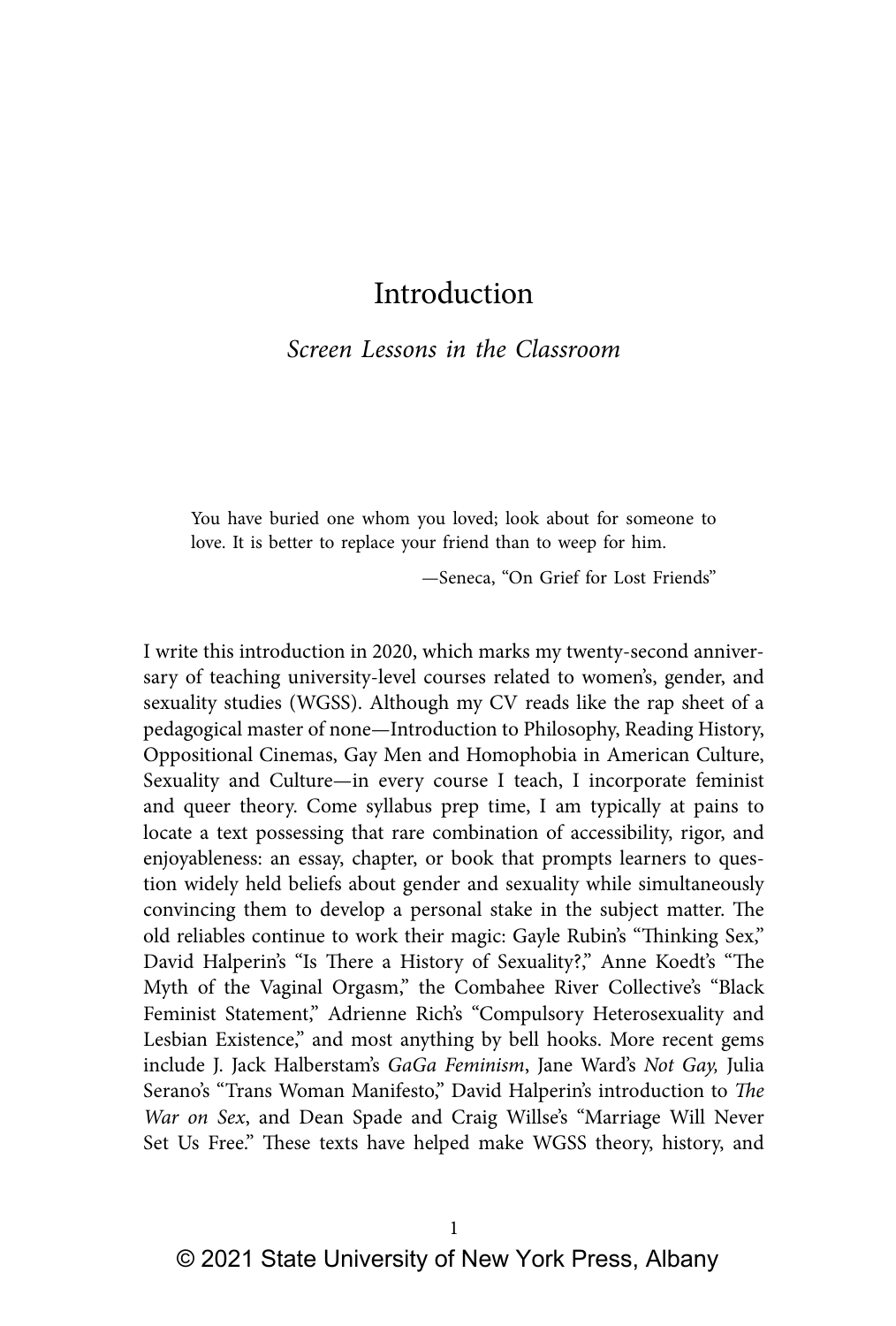cultural analysis matter to my students; to boot, they have made my time in front of the classroom far more exciting.

Over the years, I've noticed that the pedagogical gems share a few features that students frequently latch on to: personal anecdotes, "current events" case studies, analyses of (actually popular) pop culture texts, and, last but not least, humor. Because my students' cultural worlds are so inundated with heroic against-all-odds success stories, heartbreaking tales of personal trauma, and capitalist rags-to-riches clichés, their ears tend to prick up when scholarly authors reveal a little something about themselves, even simply their personal reasons for writing about the topic at hand. While the political Right has proven itself quite skilled at reaching students by personalizing political issues and individualizing global concerns, the academic Left . . . well, not so much. Of course, this is partly due to the fact that the marketplace of ideas has been coopted by the brutes that shout the loudest, the ones who find no value in reasoned debate and gentle persuasion. These same brutes, moreover, would rather undergraduates spend their precious extracurricular time clockwatching in office cubicles to finance their education. The new normal of students working 40+ hours per week to pay outrageous university tuitions effectively eliminates a fundamental component of higher education: *time* to read, write, and think. In my pedagogical experience, I've noticed that students are more likely to make time to listen to the voices and viewpoints silenced by the shouting demagogues when (leftist) scholars make themselves approachably intellectual, smart but friendly, "relatable," as current business-speak would have it. Astute analyses of news stories, legal cases, and pop cultural texts also tend to leave a lasting impression. When I ask a class general, introductory questions about a course reading—such as, "Overall, what did you think of the author's ideas? What struck you, stayed with you, convinced you, or dissuaded you?"—nine times out of ten, discussion begins with a student recounting an author's personal anecdote, a case study analysis, or an author's take on a pop-culture text familiar to the student. The latter conversation starter can be a bit of a red herring (for example, "I disagree with Halberstam's analysis of *Finding Nemo* for these reasons . . ."), but strong personal reactions make for much more interesting discussions than do indifferent shoulder shrugs or intimidated silences. With any luck, memorable stories and analyses pave the way for an eventual comprehension and appreciation of an author's key arguments.

As for humor, we've learned from this century's satirical news purveyors, not to mention Aristophanes, Jonathan Swift, and Dorothy Parker, that laughing does not preclude thinking. Sometimes the best way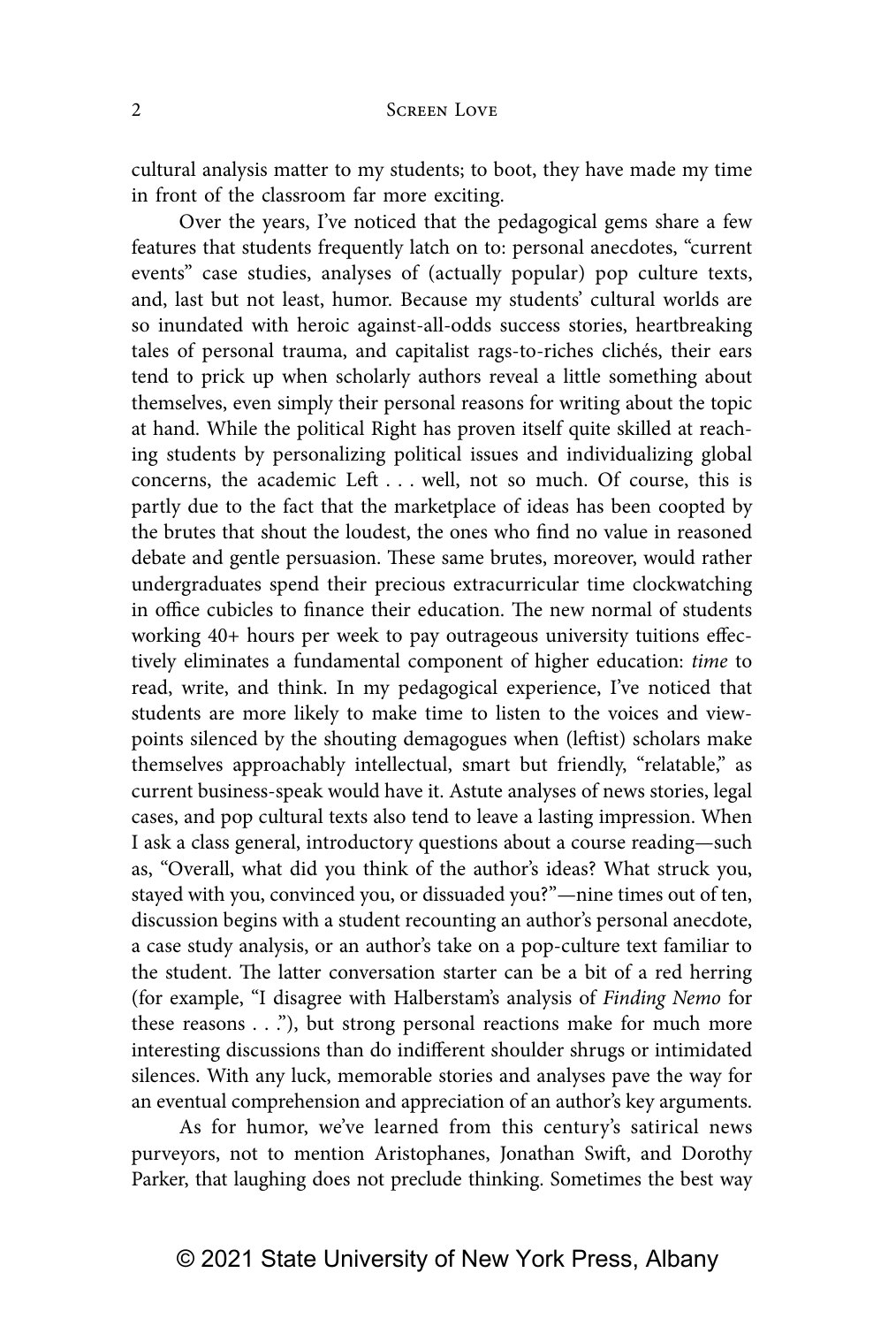to a student's mind is through her funny bone. The political Right paints WGSS scholars and students as cheerless snowflakes triggered by their own shadow, endlessly "virtue signaling" and desperate to create "safe spaces" to silence "free speech" (i.e., alt-right backlash blather) in order to plot the socialist revolution (if only . . .). The WGSS text that can elicit a guffaw while simultaneously stoking feminist passion or queer fury goes some way in undercutting such stereotypical representations. Moreover, that guffaw concurrently ignites and reveals the joy of collective recognition and connection: if I can laugh with you, I might have something in common with you; although we're not the same, perhaps we are alike; perhaps, most importantly, there are others like us. And so the work begins.

I recently designed a course at Bryant University titled Friendship and Intimacy in the Age of Social Media. I conceived the course to work through and experiment with this manuscript's conceptual premise. Teaching the class over the past two years helped me rethink, hone, and clarify my initial ideas; for this, I am thankful to the students of LCS 471. At the risk of turning this intro into a full-scale pedagogical reflection, I describe the nuts and bolts of this course to reveal the key questions that animate this study. All too often the classroom roots of scholarly texts are obscured; here, I want to make it clear that without my students, this book would not exist. It is written for them and for students—whether university registered or not—like them.

The quite verbose course description for Friendship and Intimacy in the Age of Social Media reads as follows:

Modern Western democracy finds its conceptual roots in ancient understandings of friendship. *Philia*, a Greek concept concerning civic friendships between free men, was the guiding principle of governmental power in the ancient *polis*. Fast-forward 2000-plus years to the founding of Philadelphia, the City of Brotherly Love, and the site at which the Second Continental Congress declared the United States free from British rule. The name and historical importance of this city reveal how deeply *philia* is embedded in the conceptual roots of the modern democratic nation.

Similarly, philosophy itself has roots, both etymological and conceptual, in *philia*, in friendship. Although often translated as "love of wisdom," philosophy might better be understood as a friendship *with* wisdom: a relation founded not in property ("I am yours," "You belong to me"), but, rather,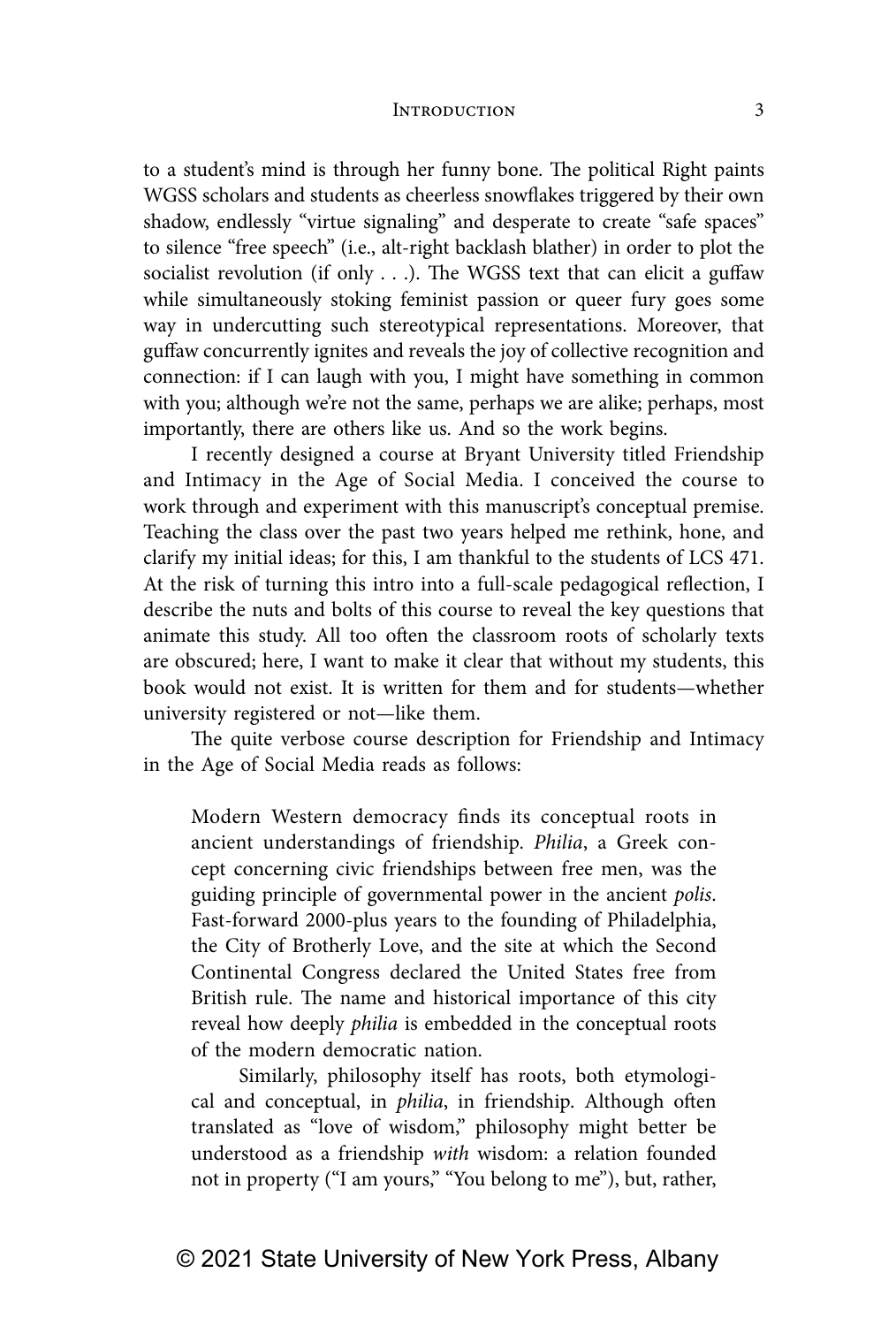#### 4 Screen Love

in mutual respect, humility, and interdependence. Given the foundational role friendship plays in Western thought and society, then, it seems fair to say that a nation's dominant understanding of friendship tells us a lot about how that society functions, what matters most to its people, and what type of life is considered most worth striving for. In other words, the way we understand friendship is intimately connected to the way we understand the "good life."

In these times—the age of social media, the age of neoliberal global capitalism—what model of friendship is considered ideal and why? Has friendship been reduced to business networking and status boosting, or do traditional models of friendship still have relevance? How have global capitalism and social media affected friendship and romance? Should we be hopeful about the democratic potential of social media as they are being implemented in social justice movements such as #blacklivesmatter and #metoo? Or, should we despair that social media are increasingly channels for trolling, racism, misogyny, and political manipulation? What new avenues for creative cooperation and democratic participation become available in the social media context? Which are threatened or foreclosed? These questions will guide us through a philosophical analysis of friendship and intimacy in the age of social media, in which we will pay close attention to non-normative, one might say queer, relationship models through the ages.

The course is divided into three sections: 1) Philosophy of Friendship and Love, in which we read and discuss canonical Western philosophical and literary texts; 2) Neoliberalism and Social Media, in which we analyze globalization and new media theory to assess the relevance of traditional models of friendship and intimacy for the contemporary world; and 3) Beyond *Philia*, in which we explore nontraditional, queer practices of friendship, both historical and emergent, as potential alternatives to current relationship norms that hinder the development of a more just world.

As the ink dries on this manuscript, I've come to realize that this course's goals are far more ambitious than what I set out to achieve here. For example, although I walk my students through an abbreviated and tailored history of the philosophy of friendship and love (*The Epic of*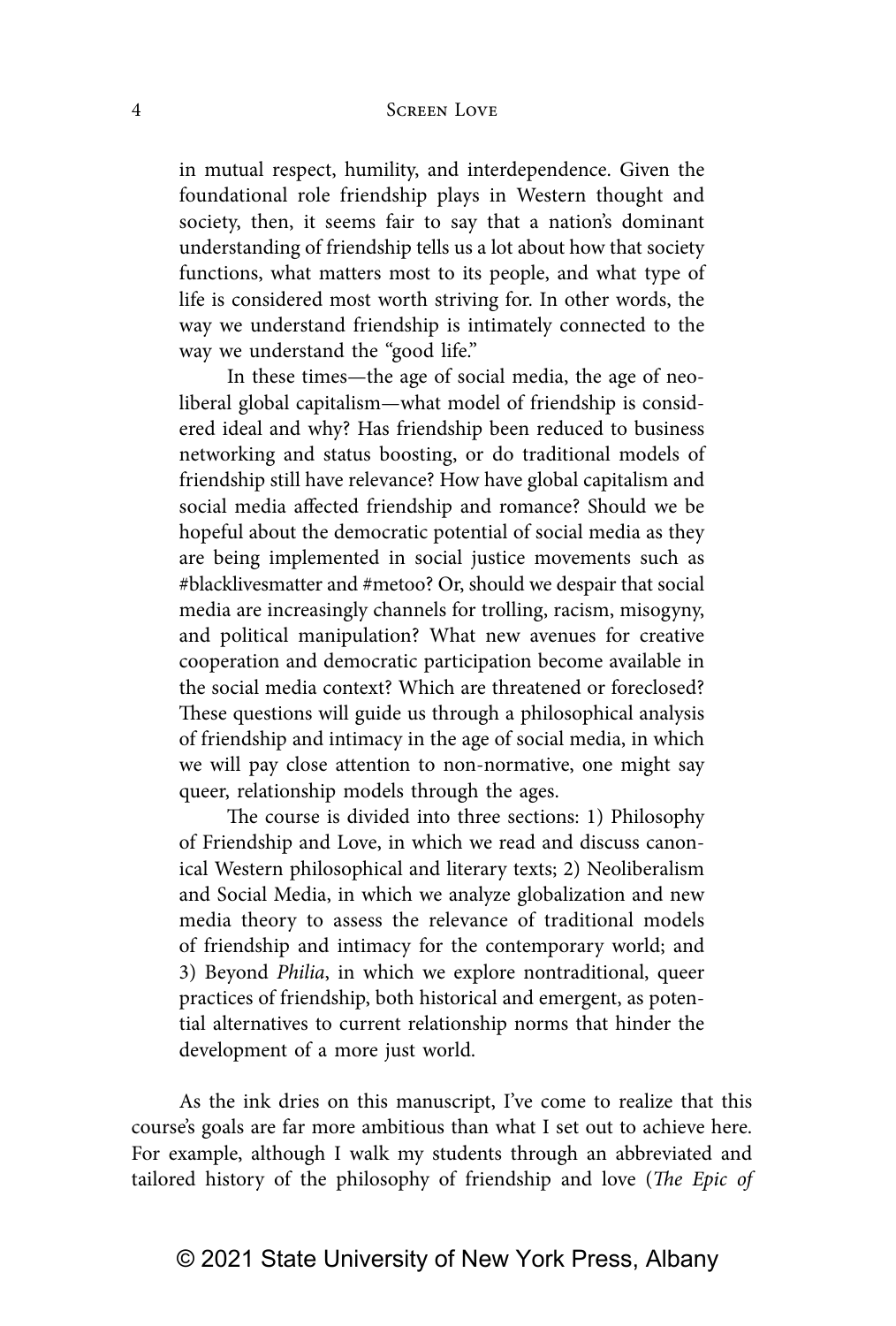*Gilgamesh*, Homer, Sappho, Plato, Aristotle, Seneca, Michel de Montaigne, Ralph Waldo Emerson, and Emma Goldman), I spare the reader of this manuscript such a journey (however much I recommend it!). Although most of my undergraduate students learn about neoliberalism for the first time in this course, I assume here an audience somewhat familiar with its basic principles. For the uninitiated, however, I offer here a very efficient, and hence very neoliberal, bullet-pointed list of what I believe to be the key aspects of neoliberal philosophy:

- Competition governs all aspects of life
- Social inequality is necessary and virtuous
- Society = a collection of self-interested, rational market agents
- Collectivism is suspect; individualism should be cultivated
- Economic efficiency = democratic morality
- Economic freedom = political freedom
- Civic values = economic values
- Social problems exist because individuals make bad choices; social structures, systems, and institutions are not to blame.
- There is a natural hierarchy of winners and losers: winners maximize their entrepreneurial potential and have little need for communal or institutional support networks; losers fail to live up to their entrepreneurial potential and rely on social systems, communities, and other individuals for support.
- All aspects of life are measurable and quantifiable: data driven, cost-benefit analyses should be used to assess everything from work performance to public health to interpersonal relationships.

And neoliberal political-economic goals:

- Unfettered free market ("All boats will rise" if the market functions without regulation)
- Small to nonexistent state (rejection of welfare state and socialism *tout court*)
- Strong private property rights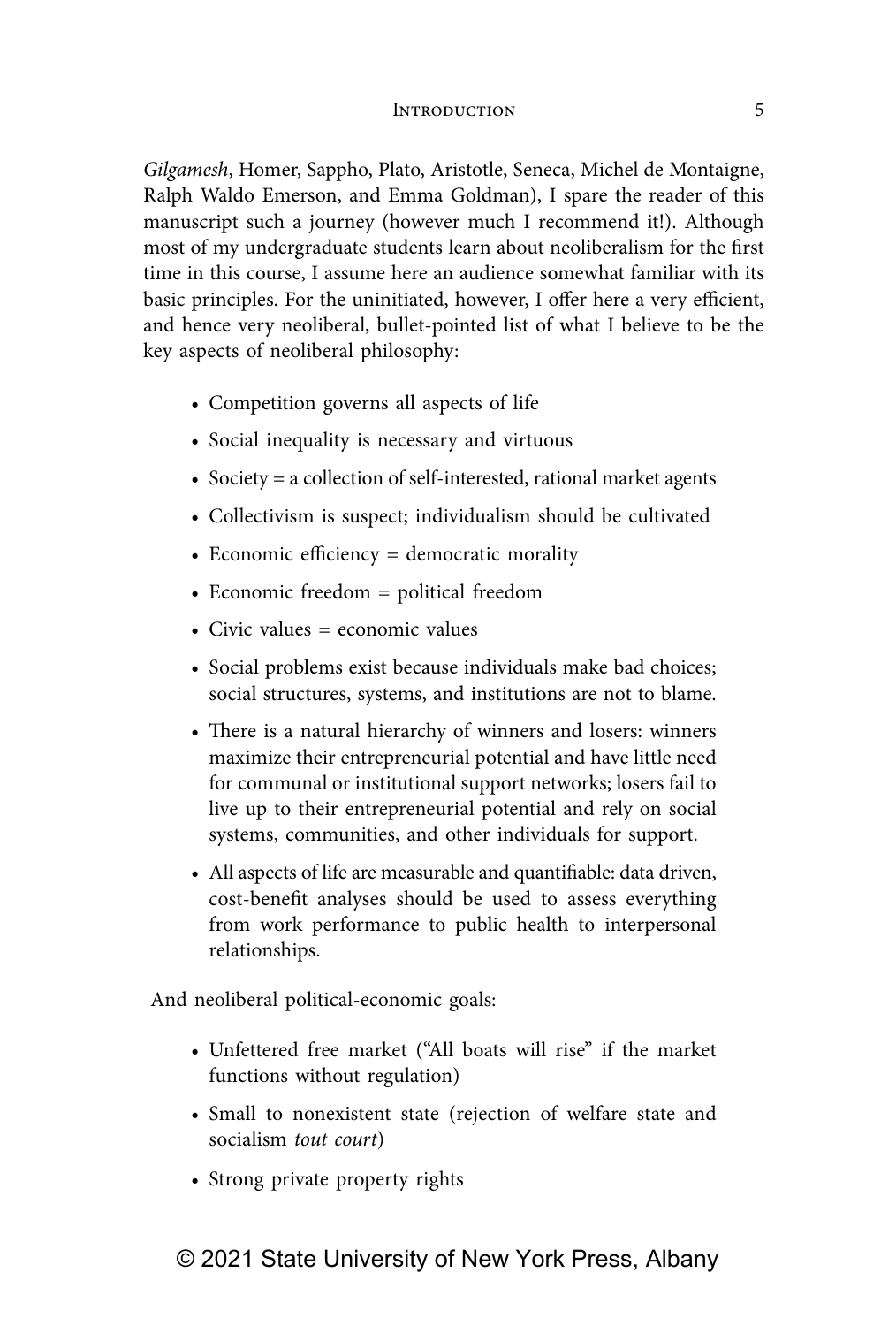- Free trade
- Deregulation of industry
- Union busting
- Privatization of public services and spaces<sup>1</sup>

Given that social media technologies flourish in the neoliberal era, I understand them as the "language" of neoliberalism: efficient, utilitarian, and informational. A central question that concerns me is: How does the neoliberal political-economic-technological-cultural nexus affect our ability to relate ethically? Although in my course I cover a broad range of social media and ask "big questions" about their interpersonal and political consequences, I narrow my focus here primarily to m4m media—known popularly as gay hookup apps—to explore an emergent queer relational ethic. Nonetheless, the conceptual premises of the course and this book remain the same: if *philia* is, at least in theory, the building block of Western democracy, does it remain important to modern ethics? To contemporary political life? Should it? If not, are new models of friendship and intimacy taking shape in network culture that can steer us towards alternative models of sociality not grounded in *philia*?

*Philia* itself is a notoriously slippery concept, and my students and I spend the first third of the course trying to pin it down. In addition to reading chapters of Aristotle's *Nicomachean Ethics* and *Politics,* we look to secondary literature, including an essay by David Konstan that offers a succinct definition of *philia*: "In sum, love and friendship in Aristotle are best understood not as entailing obligations or as based on kinship, but as an altruistic desire which, when reciprocated, results in a state of affairs that Aristotle, and Greeks in general, called *philia*" (212). At first, students typically seem skeptical of reciprocal altruism: Why would anyone want to do something good for another person if they are not necessarily going to be recognized for it? Why would anyone put another's interests before one's own? Isn't all altruism egoism in some form? Eventually, however, they come to find *philia* an inspiring, noble ideal (#relationshipgoals), but are quick to point out that this ideal is all too rare in today's world: social media, in their general estimation, do not lend themselves to the

<sup>1.</sup> This list is culled from the insights of various critics of neoliberalism, especially Brown, Kotsko, May, Monbiot, Read, and Winnubst.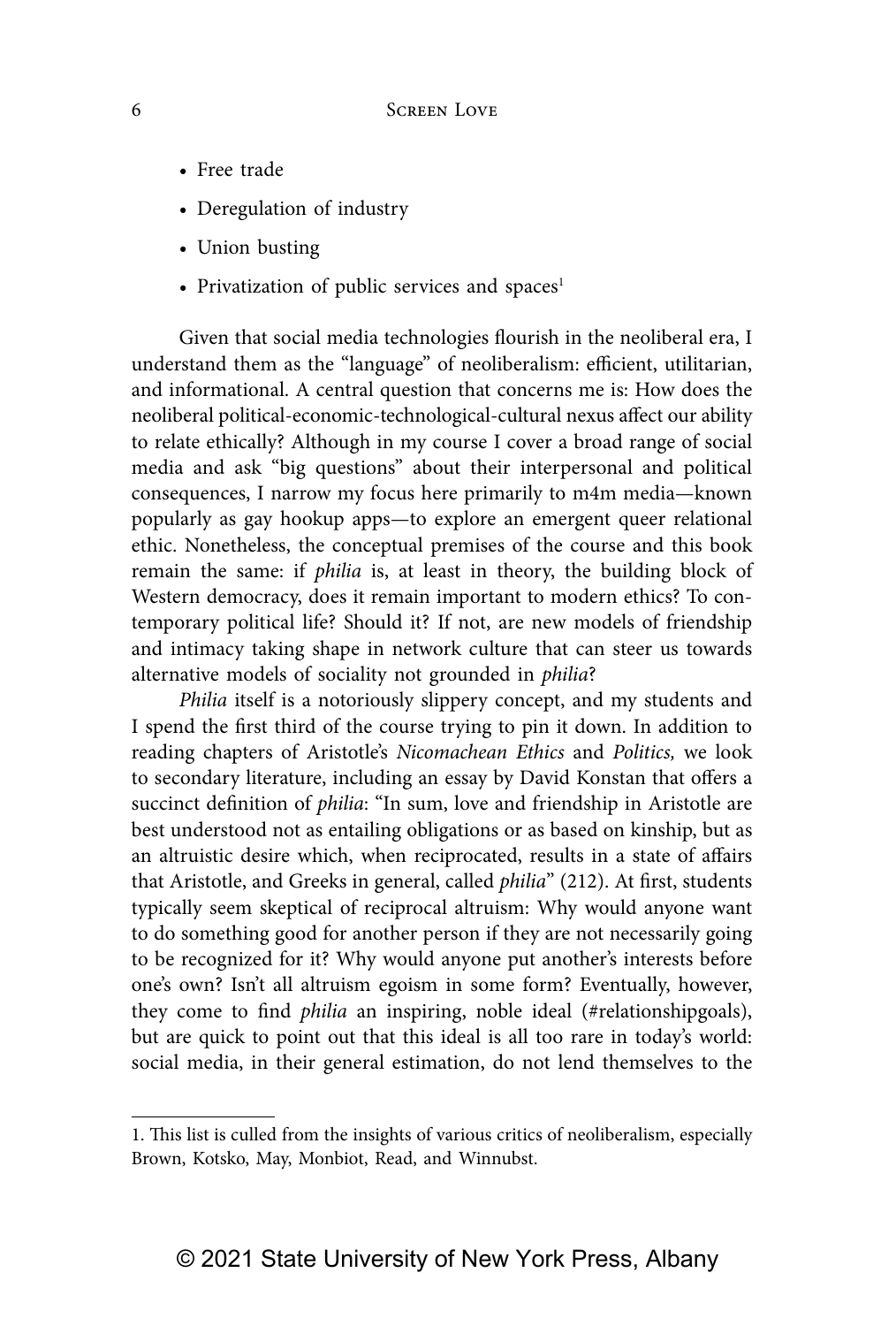cultivation of shared virtue between friends. Instead, social media cheapen friendship by turning it into a transactional, superficial, popularity contest. Perhaps unwittingly echoing Sherri Turkle's or William Deresiewicz's critiques of social media friendships,<sup>2</sup> students grow nostalgic for traditional relationship models that promote a selfless common good and emphasize the mutual striving toward shared virtue.

Although I am heartened by the fact that ancient philosophy continues to inspire, I do not let *philia* off the hook so easily. Once students seem thoroughly convinced that *philia* is the best of all possible relationship models, I reread a sentence from the course description: "*Philia*, a Greek concept concerning civil friendships between free men, was the guiding principle of governmental power in the ancient *polis*." Several leading questions follow: What does this sentence imply? Why "free men"? Were only men capable of *philia*? What about women? Moreover, doesn't "free men" signal that there were unfree men, that is, slaves? Does this mean that *philia* was the conceptual backbone of a patriarchal, slave society? If so, are sexism and racism—or other forms of social exclusivity and hierarchal categorization part and parcel of this concept? Has our understanding of governmental power been flawed, then, from the outset? Why would we name one of our nation's most politically significant cities after it? Might *philia*'s emphasis on commonality and shared traits inevitably lead to oppressive social hierarchies? What forms of community and politics might develop from friendships and intimacies that challenge the principles of *philia*?

Admittedly, it's a bit of a straw-man setup. Although Aristotle's discussion of political power in *Nicomachean Ethics* certainly applies exclusively to free male citizens, in the same book, he also expresses his distaste for democracy itself. For him, monarchy is a far superior political system. Of the three types of polity—from best to worst: kingship, aristocracy, and timocracy (in which power is based in private property), democracy is merely a corruption of the worst polity. This usually comes as a bit of a shock to students: according to Aristotle, democracy is a perversion of the least attractive political form. In an interesting twist, however, Aristotle claims that democracy is also the least offensive of the three deviations of the three primary polities: tyranny is the most corrupt deviation (of monarchy); oligarchy is the second worst deviation (of aristocracy); and democracy is the least corrupt deviation (of timocracy). Although friendship's import

<sup>2.</sup> These authors' critiques of screen-mediated relationality rest in quite traditional, more or less Aristotlean understandings of friendship.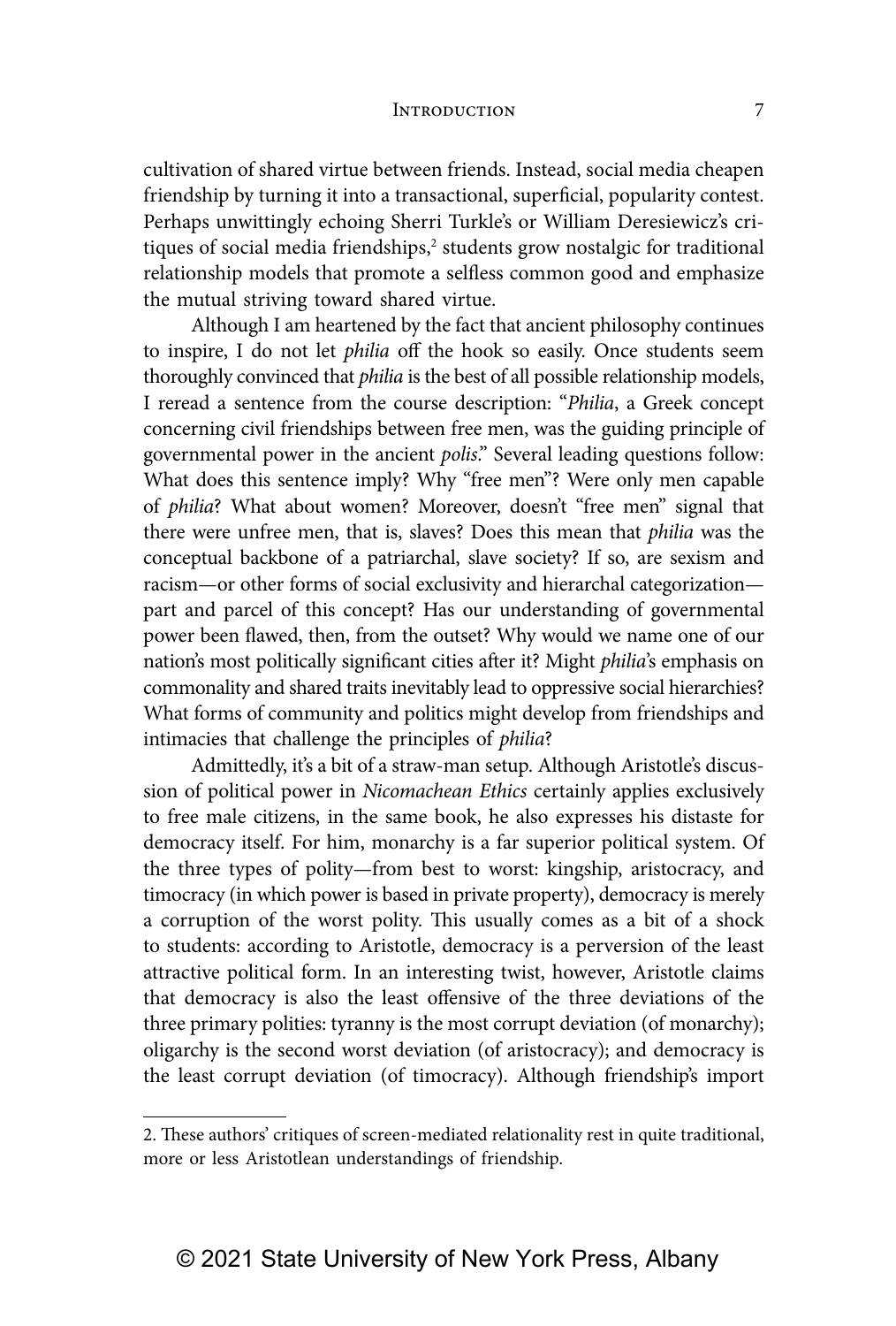varies for each polity, it remains the primary relationship between ruler and ruled and between citizens. In order for governmental power to function smoothly in a monarchy, for example, a king must maintain a friendship with his subjects as a virtuous father would with a son (a tyrant is essentially a bad dad). An aristocrat, moreover, should relate to his inferiors as a husband treats a wife (because the husband's "bloodline," according to Aristotle, is superior to the wife's). Finally, both timocracies and democracies function well when relations between citizens mimic friendships between brothers. *Philia* therefore plays the most crucial role in democracy because democratic citizens are theoretically on equal footing: without daddy or husband to tell them what to do, democratic "brothers" must take care of themselves. "Thus in tyrannies [. . .] friendships and justice hardly exist, but in democracies they exist to a greater extent, because the citizens are equal and so have much in common" (158). A socially harmonious "City of Brotherly Love" therefore rests on an extrafamilial but fraternalesque kinship between citizens. Aristotle repeatedly emphasizes that the common ground between citizens must be cultivated and nurtured in a polity so reliant on *philia*. A crucial problem for democracy, then, concerns the stranger: the one who is not alike, does not share common ground, and therefore does not deserve the same treatment (or rights) as the brother-citizen. "How a man should live in relation to his wife, and in general how one friend should live in relation to another, appears to be the same question as how they can live justly. For the demands of justice on a friend towards a friend are not the same as those towards a stranger, nor those on a companion the same as those towards a fellow-student" (160).

The operative question of the course thus becomes: How are we to treat the stranger ethically in a democracy? Furthermore, if the stranger in antiquity included women, racialized Others, and noncitizens, who counts as a stranger today? Have social media brought us closer to an ethical treatment of the stranger? How would a polity function if hospitality toward the stranger were its foundational principle? Students are typically eager to consider alternatives to *philia* once the gendered, racial, and nativist implications are revealed. I return to another sentence from the course description, this one a Gilles Deleuze and Félix Guattari-inspired musing about the relationship between thought and thinker, to orient us toward a nonphilial understanding of friendship.<sup>3</sup> "Although often translated as

<sup>3.</sup> Deleuze and Guattari begin *What Is Philosophy?* with a discussion of the relationship between thought and thinker: "The philosopher is the concept's friend;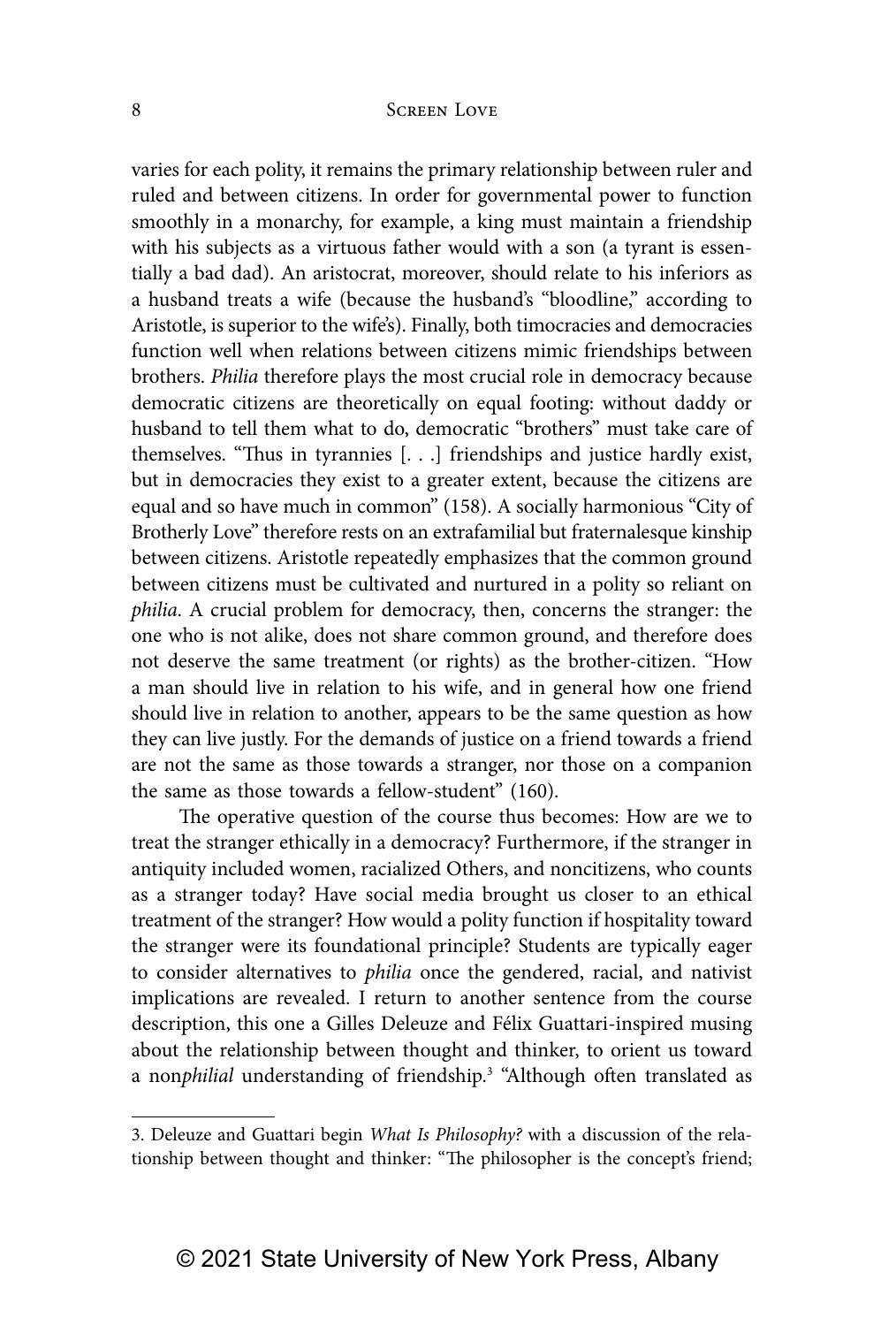'love of wisdom,' philosophy might better be understood as a friendship with wisdom: a relation founded not in property ('I am yours,' 'You belong to me'), but, rather, in mutual respect, humility, and interdependence." A thinker's relationship to thought, then, becomes our initial model of a non*philial* friendship. In my reading of Deleuze and Guattari, thought is that which cannot be fully owned, captured, or privatized by the thinker; it is instead an elusive something that emerges in common with often unrecognized others. Mercurial, ephemeral, and always ready to escape us, thought exceeds our reach as we work to tie it down with words, sounds, and gestures that nevertheless fail to represent it fully. Thought, therefore, is indeed strange and remains a stranger: it exceeds the thinker, holds her at a remove, solicits him, teases her, but refuses a dialectical resolution. As an unassimilable foreigner, thought is best approached defenses down and with the utmost humility. It is, after all, the potential of what we are and how we view the world, the becoming of what we might comprehend and experience. Like death, perhaps the strangest of strangers, thought deserves our respect, our vulnerability, and our hospitality.

The *homophilic* bonds that ground Aristotle's democracy of brotherly love—bonds built on an exclusive commonness—lie in direct contrast to the *philoxenic* bonds at the heart of philosophy itself.4 Based in receptivity to foreignness, *philoxenic* bonds nurture that which is most alien among friends or citizens: the very differences that are potentially impossible to subsume or assimilate. Like the relation between thinker and thought, this bond is not grounded in property: it resists the terms of belonging (as in, "I belong to *x* group" or "I am yours, you are mine") that turn on an in/out, either/or axis. *Philoxenic* bonds are built on the very things people do *not* have in common, and, most importantly, they resist the desire to fuse, unify, or make those people one. Contrary to a (Hegelian) dialectical conception of intersubjectivity that rests on the subsumption of difference, *philoxenic* bonds encourage a nonassimilative interdependence that valorizes the ontological strangeness of self and other. This

he is the potentiality of the concept. [. . .] Does this mean that the friend is the friend of his own creations? Or is the actuality of the concept due to the potential of the friend, in the unity of the creator and his double?" (5).

<sup>4.</sup> In *Affective Communities*, Leela Gandhi presents *philia* and *philoxenia* as competing political models of friendship, the former indebted to Aristotle, the latter to Epicurus. My understandings of *philia* and *philoxenia* are profoundly informed by her work. See Gandhi, 28–31.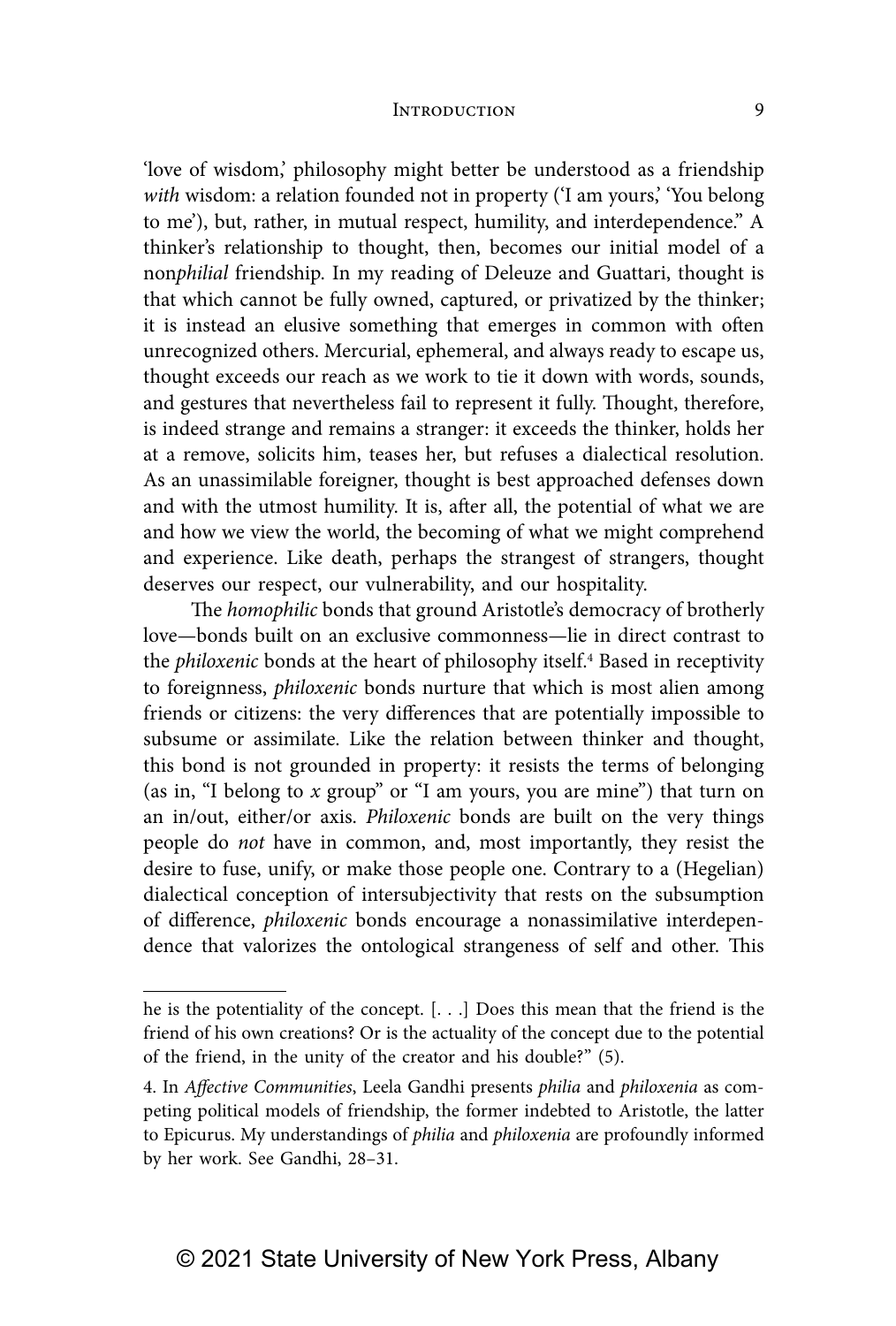bond, then, works to preserve strangeness, even to amplify it, instead of making it identical. A community or politics founded in *philoxenic* bonds surely offers an alternative to the *homophilic* power blocs that have plagued Western democracy since the outset. But what would a *philoxenic* community look like?

Inventors and early theorists of the Internet sought to show us. The dream of the Internet—and, later, social media—is arguably to construct a *philoxenic* utopia: to flatten *homophilic*, capitalist, and elitist hierarchies built around knowledge production, access, and communication. In this utopia, users connect with and learn from strangers; they become increasingly receptive to foreignness and ultimately transform into cosmopolitan citizens.<sup>5</sup> However much this dream may have become a nightmare of capitalist exploitation, self-segregation, disinformation, and political manipulation, the *philoxenic* utopian impulse lies at the Internet's heart. Alas, if not the Internet, where might we locate a *philoxenic* community? In what context might we access or affirm *philoxenic* bonds?

In "Cruising as a Way of Life," the final chapter of *Unlimited Intimacy: Reflections on the Subculture of Barebacking*, Tim Dean argues that a certain form of *philoxenia*—what he designates "the psychoanalytic ethic"—guides gay men's public, not digital, cruising. For Dean, the public cruising encounter is an exercise in negotiating foreignness in the world and in our selves. It is grounded in a risky receptivity to strangers and a refusal to personalize or get to know another. "The ethics of cruising is a matter not of how many people one has sex with or what kind of sex one has with them (bareback or otherwise) but of how one treats the other and, more specifically, how one treats his or her own otherness" (177). Cruising becomes Dean's model of *philoxenic* ethics because otherness is neither assimilated through identification nor annihilated through differentiation. "[W]hat seems salutary about cruising is how it can involve intimate contact with strangers without necessarily domesticating the other's otherness. [. . .] [I]t is the intimate contact with the other that does not attempt to eliminate otherness that I wish to advocate as ethically exemplary" (180). Unfortunately, however, public access to cruising and even to nonsexual encounters with strangers is increasingly threatened by privatization and profit. Urban redevelopment efforts, for example, tend

<sup>5.</sup> Here I am glossing the more optimistic arguments of early Internet theorists. See Ebo and Rheingold.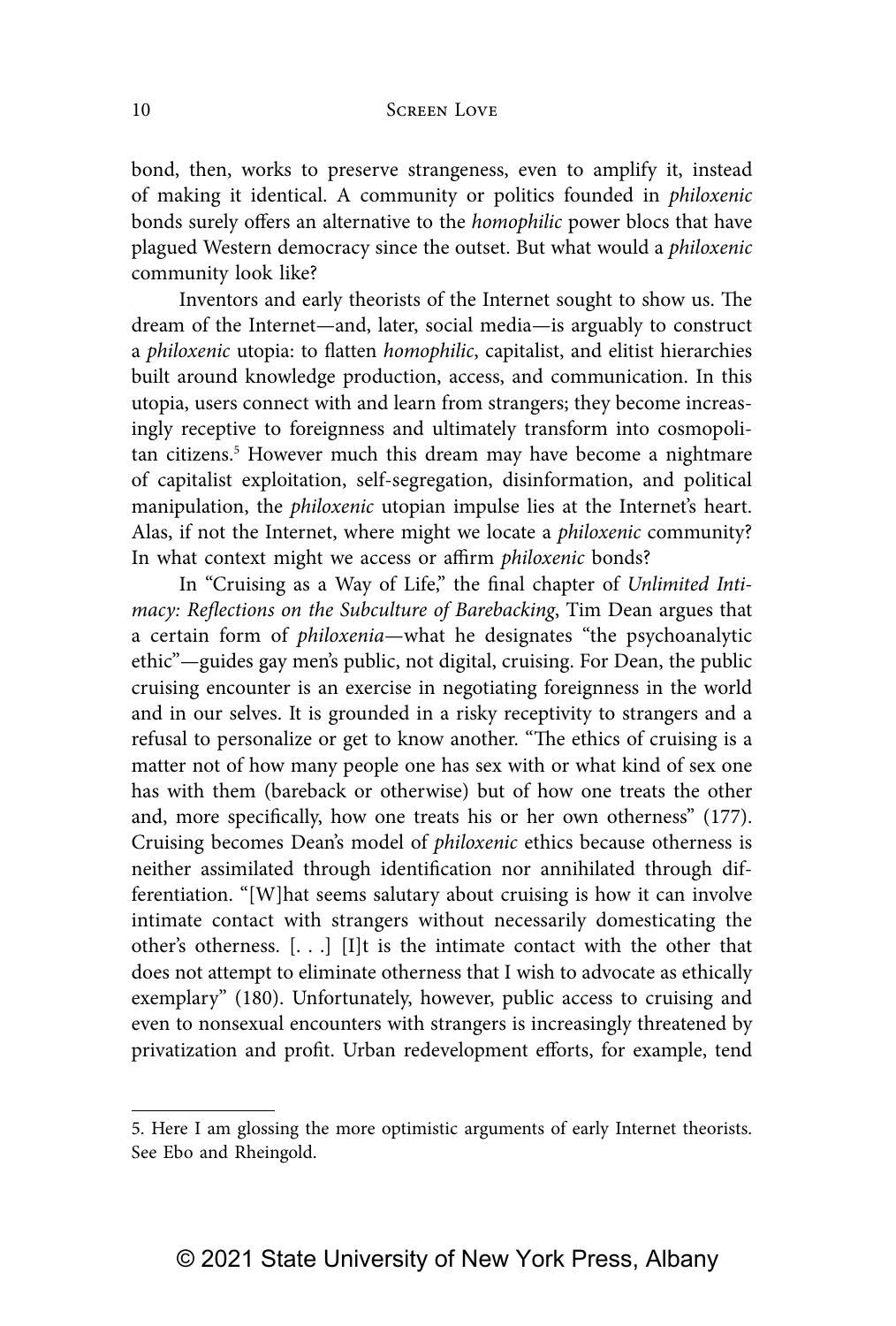to make cities more amenable to tourists and corporations but frequently decrease the amount of social space for variously classed and raced city dwellers to gather and interact. The Internet and hookup apps have likewise transformed public cruising into a privatized experience: the dance of desire becomes, according to Dean, a pleasureless hunt "indistinguishable from Internet shopping" and a dehumanizing experience that rests on "a controlled instrumentalization of the other as an object of use" (194). What these different forms of privatization have in common is a desire to reduce the risk involved in encountering strangeness. Often in the name of safety and security, perhaps the two most commonly deployed political terms since 9/11, privatization efforts work to prevent the radical encounter with otherness that might set in motion a transformative ethical experience. The cruel irony, of course, is that such risk-reduction measures end up making our cities—and our psyches—more hostile and more dangerous. Without interclass and interracial contact cities grow segregated and potentially become powder kegs. Without peaceful and pleasurable encounters with strangers, city dwellers become suspicious and often aggressive. Public cruising is one practice, then, that teaches us how to respectfully navigate foreignness in an increasingly polarized world. With the help of Jane Jacobs and Samuel Delany—thinkers who assert that social and, in Delany's case, sexual intercourse among strangers is essential to a city's livelihood—Dean makes a strong case for *philoxenia* as the ethical foundation of an authentically democratic society. But, beyond cruising, what would such a society look like? What risks are involved in philoxenia?

Because *Unlimited Intimacy* is in essence an analysis of, and often an apologia for, barebacking subcultures, Dean, like the subjects of his study, takes risks. For example, one of his models of ethically exemplary behavior comes in the form of a handsome man at a sex club who consents to anonymous anal penetration from any attendee whomsoever—no questions asked, no visual or aural identification needed. An archetype of *philoxenic* hospitality, is he not? Well, no, not according to my students. Up to this point in the text, Dean has my students in the palm of his hand: they agree wholeheartedly that a basic respect for and openness to foreignness are essential to democratic harmony; they understand the social pitfalls in privatizing public space (the Disneyfication of Times Square, for example) and digitizing intimacy (Grindr, Tinder, etc.). Although cruising is often an uncomfortable topic for them to discuss—not only because they find themselves talking about it with someone their father's age, but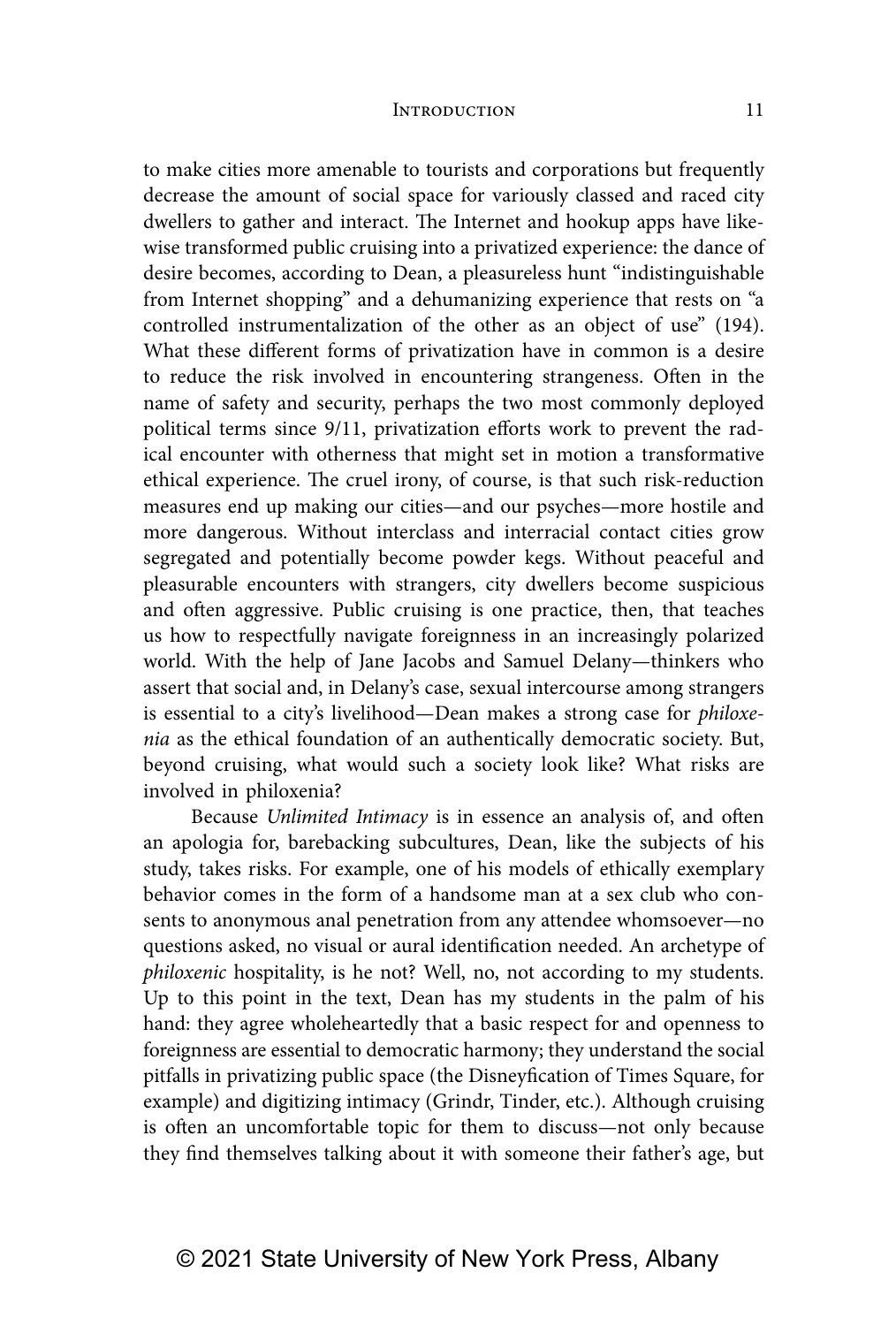also because most of them come to the course with negative prejudices against the practice—they seem to appreciate Dean's argumentative moxie and persuasiveness. The behavior of this sex club participant, however, is where they draw the line: "Is this guy mentally ill? Is he suicidal? Is he on drugs? No one of sound mind would consent to such risky behavior!" It's not long before the pitchforks and torches come out: "He's giving gay people a bad name! He's a public health menace! He should be locked up! And sex clubs should be closed down!"

The recourse to sex panic rhetoric and respectability politics is familiar and unsurprising. As calmly as possible, I explain a few canonical sexuality studies concepts in an effort to quell the outrage. Up first, Gayle Rubin's "fallacy of the misplaced scale": her critique of the excessive amount of *meaning* we assign to sex. Compared to other pleasurable, consensual physical activity, sex is always considered a "special case" that must be adjudicated with unique, and uniquely stringent, moral criteria and legal punishment. Blamed and scapegoated for countless non-sexrelated problems, sex in Western culture is deemed guilty before proven innocent. "Heretical sex," blindly consenting to anal penetration in the age of AIDS, for example, "is an especially heinous sin that deserves the harshest of punishments" (11). But whence comes our bloodlust for nonnormative sexual behavior? Religion, social conservatism, biopolitics, homophobia . . . you name it. So as not to get sidetracked by a search for the origins of the "misplaced scale," I simply ask some questions: Are we judging Sex Club Guy so harshly because we are viewing his behavior through an inherited sex-negative lens? Are we extra critical because we are overvaluing sex, that is, making it perhaps more meaningful than it should be? Are we being unfair to sex? Do we judge other consensual physical activity—say, massage, bodywork, even sports—the same way? What about athletes who consent to self-harm and who harm others (boxers, football players), are they too *non compos mentis*? Why do we cheer athletes who violently hurt one another and scorn those who consent to "unlimited intimacy?"

Next, a historical backdrop: Michel Foucault's "perverse implantation," his cheeky term for the sexological invention of a link between sexual desire and social identity (*History of Sexuality, Vol. 1* 36–50). His argument, in a nutshell, concerns the ways in which sexuality becomes a tool of social control in the modern era. By establishing erotic desire as the tell-all secret of personality, psychology, and social behavior, nineteenth-century sexual sciences, including psychoanalysis, performed a great service to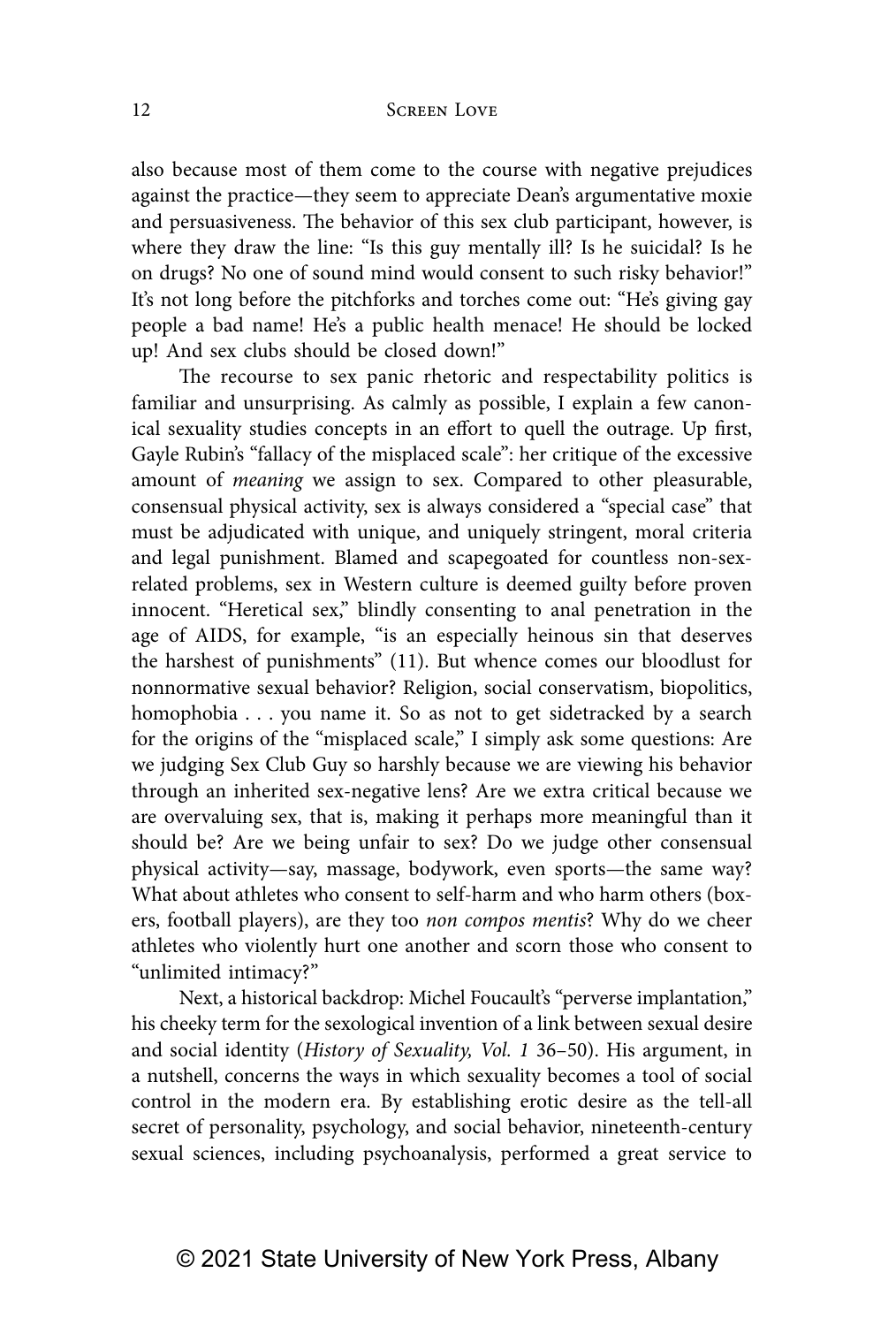law enforcement, criminal surveillance, and population management. In "implanting" perversions into individuals—that is, goading, forcing, and molding erotic confessions—sexologists created "sexuality": a window into the soul, a hermeneutic revelatory of what makes us tick. While in previous eras, according to Foucault, sexual fantasies and fetishes bore little relation to a person's overall character, in modernity they become indicators of *who* we are and *why* we behave the way we do—especially if that behavior is judged criminal. Sexology therefore establishes normative social criteria by which we, the populace, police ourselves and one another. The upshot of our biopolitical work is that population management is far easier for social administrates. What's more, sexology invents a new class of criminals—zoophiles, pedophiles, homosexuals, etc.—that suddenly lurk around every corner. It becomes the moral and patriotic duty of neighbors and psychiatrists alike to rat out the perverts and bring them to justice. In short, and back to the "misplaced scale," we are especially vigilant around and suspect of nonnormative sexual actors and actions partly because we have been trained to be so, for at least a century, by the highest juridical and scientific authorities.

Rounding out the discussion of Sex Club Guy is Michael Warner's critique of sexual moralism: the all too common practice of asserting one's own virtue by sexually shaming another (1–40). Of course, for Warner, this isn't morality at all; it's what sociologists call "downward comparison" (Fischer 52–53). For example, the put-down, "you're a slut," implies: "I am not a slut; you are dirty, and I am clean; you are polluted, and I am pure; therefore, I am morally superior to you." Even "friendlier" expressions of sexual moralism rely on the purity/pollution logic. The not-sosubtle subtext of "no homo," a phrase typically used by straight-identified American men after expressing even the slightest modicum of affection for other men, seems to be: "Don't worry, I'm totally normal, bro; I'm not gay, which would make my affection weird, uncomfortable, abnormal." Again, a declaration of one's sexual normality assures us of their social normality; so-called "real men" have nothing to worry about once the threat of a morally suspect homosexuality is vanquished. Due to both pervasive sex negativity, an overinvestment in the meaningfulness of sex, and a widespread belief that sexuality speaks volumes about a person's character, then, sex is an easy target in moral one-upmanship.

Zoom out, and we see this one-upmanship on a social level: dominant groups frequently secure their social perch by pointing to the supposed sexual immorality of other groups. In male-dominated societies,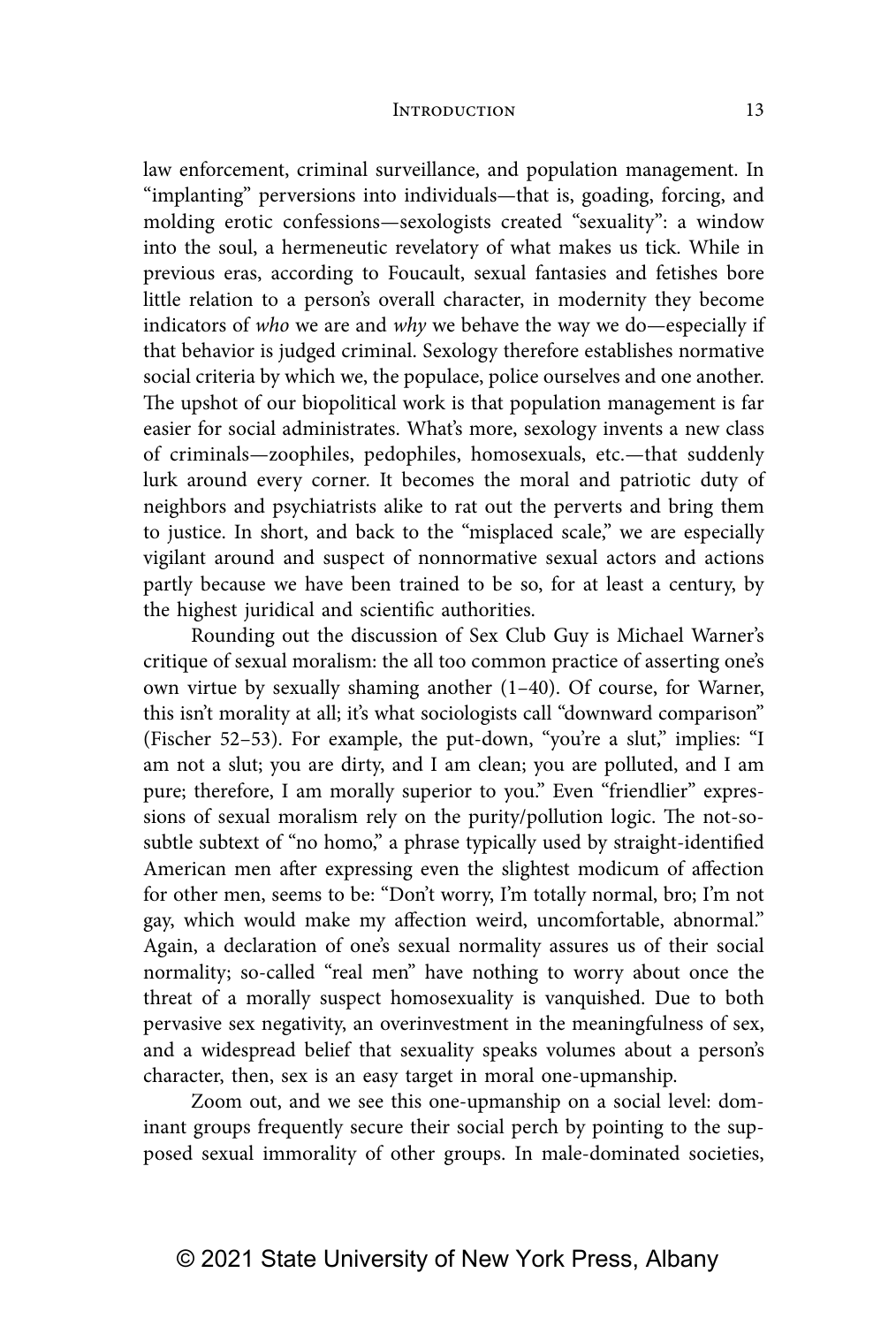#### 14 Screen Love

for instance, a male rapist's criminal behavior is sometimes justified by calling attention to the female victim's alleged sexual impropriety, often ostensibly written on her body in the form of "slutty" clothing or gestures. Groups invested in white supremacy likewise characterize Black sexuality as animalistic and excessive in order to "prove" that minority group's social and moral inferiority. Of course, it's a truism that those with a fragile sense of self shit on people purportedly beneath them in order to feel better. But sex is uniquely positioned to bear the brunt of individual *and* social insecurity. Because shame, anxiety, and embarrassment are part and parcel of sexual desire and development, because we all feel, at one point or another, vulnerable*,* uncertain, and insecure in regard to sexual matters, it's our collective Achilles heel. Sexual moralism is thus a scoundrel's last refuge: instead of acknowledging that, at heart, we may have something (sexually) in common with people supposedly different from us, instead of recognizing that sexuality is messy, complicated, and *strange* for everyone, the insecure and/or power hungry among us jump at the chance to strike where it hurts most—where it might, in fact, have once hurt the insecure and power hungry most! A nonmoralizing sexual ethics might begin, then, with the following axiom: "If sex is a kind of indignity, we're all in it together" (*Trouble*, 36). A moral code that doesn't take into account that we are all, to varying degrees, humiliated, humbled, and made vulnerable by sex, may be, in the end, immoral.

Discussion around these concepts tends to defuse the situation; reluctant head-nodding and some resigned eye-rolling usually conclude the class session on Dean's work. However, despite the sex panic and moralism, the students ultimately have a point: if we follow *philoxenia* to its logical conclusion we find that the coherence, security, and stability of a *philoxenic* organism is in fact always at risk. Be it a virus infecting an individual body or a noncitizen challenging the laws and mores of a social body, the risk of dissolution and disintegration is ever-present. Indeed, the very identity of the organism is at stake: How can a self or a state define itself, even know itself, if it is unclear where the self/citizen begins and the nonself/noncitizen ends? How can we maintain the boundaries of a self or a state if the stranger is granted all-access entry? How can an organism maintain structural integrity if its very form morphs incessantly? Leela Gandhi, whose staging of the *philia/philoxenia* standoff in *Affective Communities* (13–33) grounds my course rationale, eloquently articulates the stakes of *philoxenic* hospitality: "Poised in a relation where an irreducible and asymmetrical other always calls her being into ques-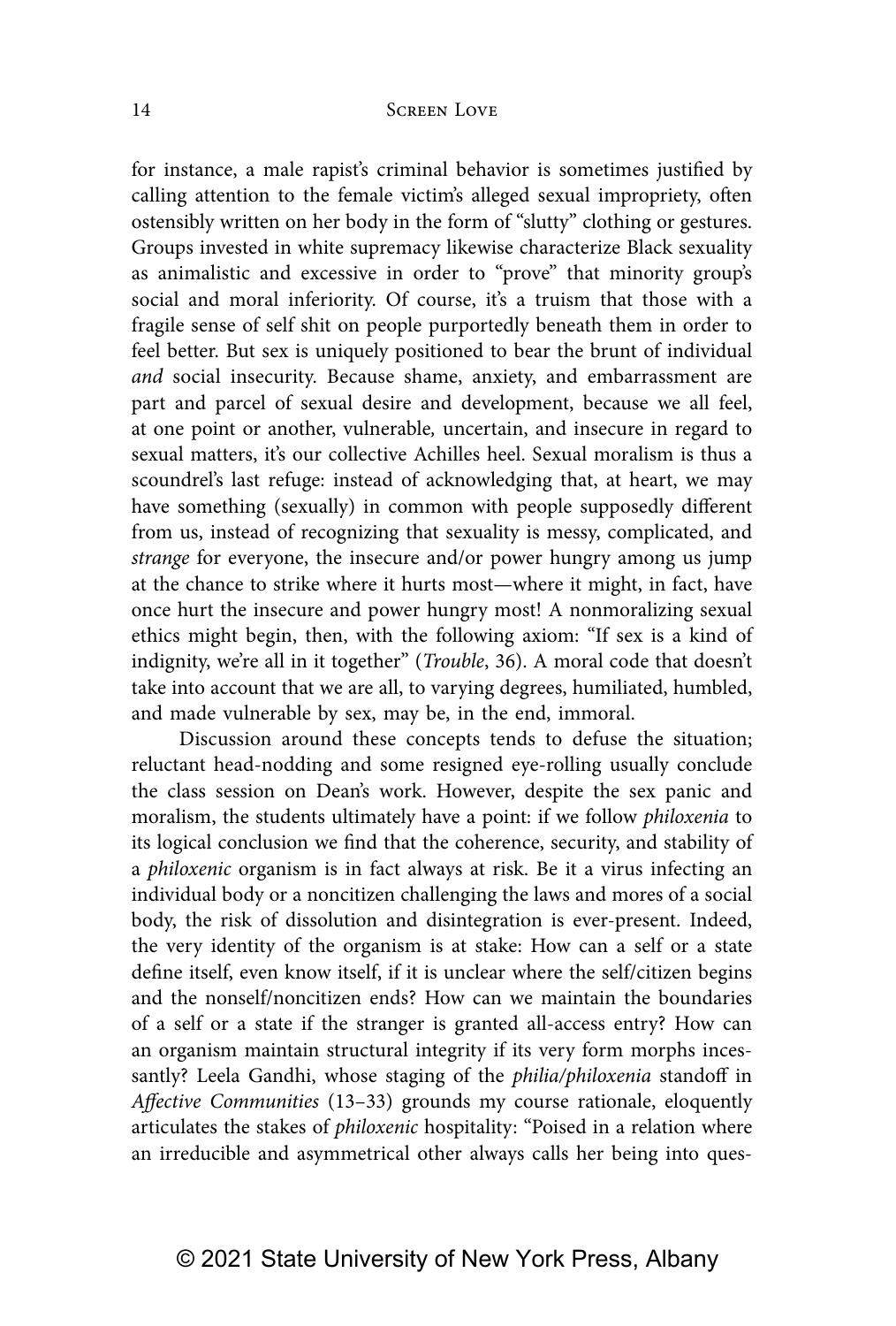tion, she is ever willing to risk becoming strange or guestlike in her own domain, whether this be home, nation, community, race, gender, sex, skin, or species. So too, the open house of hospitality or the open heart of [*philoxenic*] friendship can never know guests-friends in advance, as one might a fellow citizen, sister, or comrade" (31). Not knowing who we are or whom we might be obliged to welcome is indeed a troublesome prospect. It is particularly upsetting to college students who are striving to hone their self-identities and solidify their value systems; even more so to students working to develop personal brands so as to be competitive on the job market. Whereas *philoxenia* in theory might seem the key to creating a truly democratic and welcoming *polis*, when personalized it becomes a scary prospect. If the wall between self and Other must remain porous, how are we ever to know who we are, let alone empower ourselves to become the best we can be? Tim Dean's argument against the teachings of Christ in the conclusion of *Unlimited Intimacies* becomes the final nail in *philoxenia*'s coffin for many of my students: "Contrary to the Christian ethics of viewing the other as a neighbor and loving him or her 'as thyself,' the psychoanalytic ethic insists that the other's strangeness be preserved rather than annihilated through identification" (212). *Philoxenia* at last reveals its true colors: from my students' perspective it is not only a threat to personal and national identity, it is, worse, an ethical model espoused by unsafe sex addicts and antichrists alike. It's difficult to talk them back from that one.

So, I propose, what if ethics were grounded neither in a *homophilic* nurturing of an exclusive sameness nor in a *philoxenic* embrace of radical difference? Is it possible to relate to one another on a level beyond socially assigned identity, beyond personality, and ultimately beyond difference? Can we become *indifferent* to the sexiness of our own and others' very sexy, very singular psychological depth? What if, instead, we treated one another as nonidentically similar, or as familiar correspondents? Following Dean, what if "getting to know each other" were irrelevant to ethical intimate relations? What if we resisted the temptation to answer to, interrogate, know, and ultimately assimilate and control the Other? Put simply, what if we responded differently to the seductive (siren) song of Otherness: neither fully open to it, nor exclusively against it? What if ethical intimacy begins when we choose *not* to connect with another on a personal level?

Take for example, once more, sexuality: that feature of modern personhood that purportedly tells us so much about who we are. Even though historians of sexuality have provided ample evidence to disabuse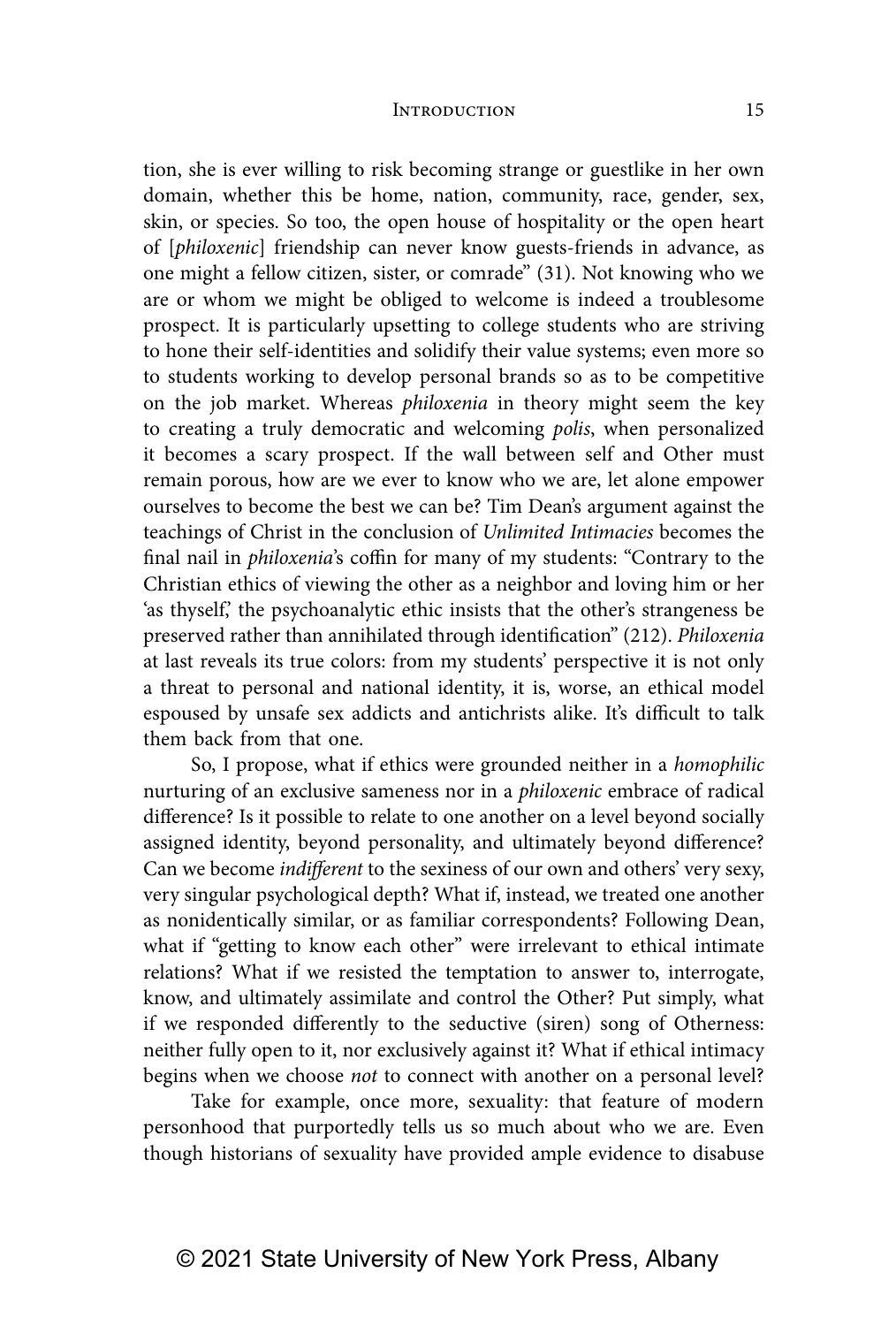us of the illusion that sexual desire is a reliable, transhistorical indicator of personality, psychic interiority, and behavioral motivation, most everything—from our laws to our politics to our manner of dressing, walking, talking, and consuming—continues to rest on this belief. If I'm a straight American man, I *can't* like *x* cultural activity (figure skating, baking, interior decorating); if I'm a gay American man, I probably *should* like *y* (shopping, dancing, drag); if I desire *x* type of person, there's something wrong with me; if I dream about erotic practice *y,* I should go see a therapist. As the army of armchair psychoanalysts among us would have it, everything we do, say, make, or think is revelatory of whom or what we desire and a clear indicator of the type of person we may not even know we truly are: sexuality is an open secret that always gives us away. Although we might take heart in reports that younger generations are less invested in rigid sexual binaries (Lewis)—despite the fact that most Americans continue to believe in the biological basis of sexual orientation itself (Jones)—we need only look to the increasing severity of legal punishments meted out to nonnormative sexual actors to understand how deeply invested we remain in sexuality as a moral barometer of the self that readily transforms into a tool of social control.

The David M. Halperin and Trevor Hoppe edited volume *The War on Sex* explores the recent increase in policing and punishing nonnormative sexual actors. In the introduction, for example, Halperin provides a brief history of U.S. sex offender registries. Since 1994, the year that Congress began requiring all states to maintain a registry, the number of legally identified sex offenders has ballooned. There are currently more registered sex offenders in this country than there are residents of North Dakota, Wyoming, or Alaska (13). The increase has less to do with drastic changes in people's sexual behavior and more to do with the ever-expanding meaning of the label "sex offender." In some states, a sex offense includes public urination, sexting between minors, and many other acts that are either consensual, involve zero physical contact between individuals, or both (14). Although sex offender registries were created to track and survey violent sexual criminals such as rapists and child predators, a shockingly low percentage of contemporary sex offenders—less than one percent in some states—are classified as violent (14). In many cases, killing another person would merit a lesser sentence than a sex offense that involves no physical harm to another and even no contact with another (24). And while contemporary registries systematically discriminate against minority populations (including people of color, transgender youth, and people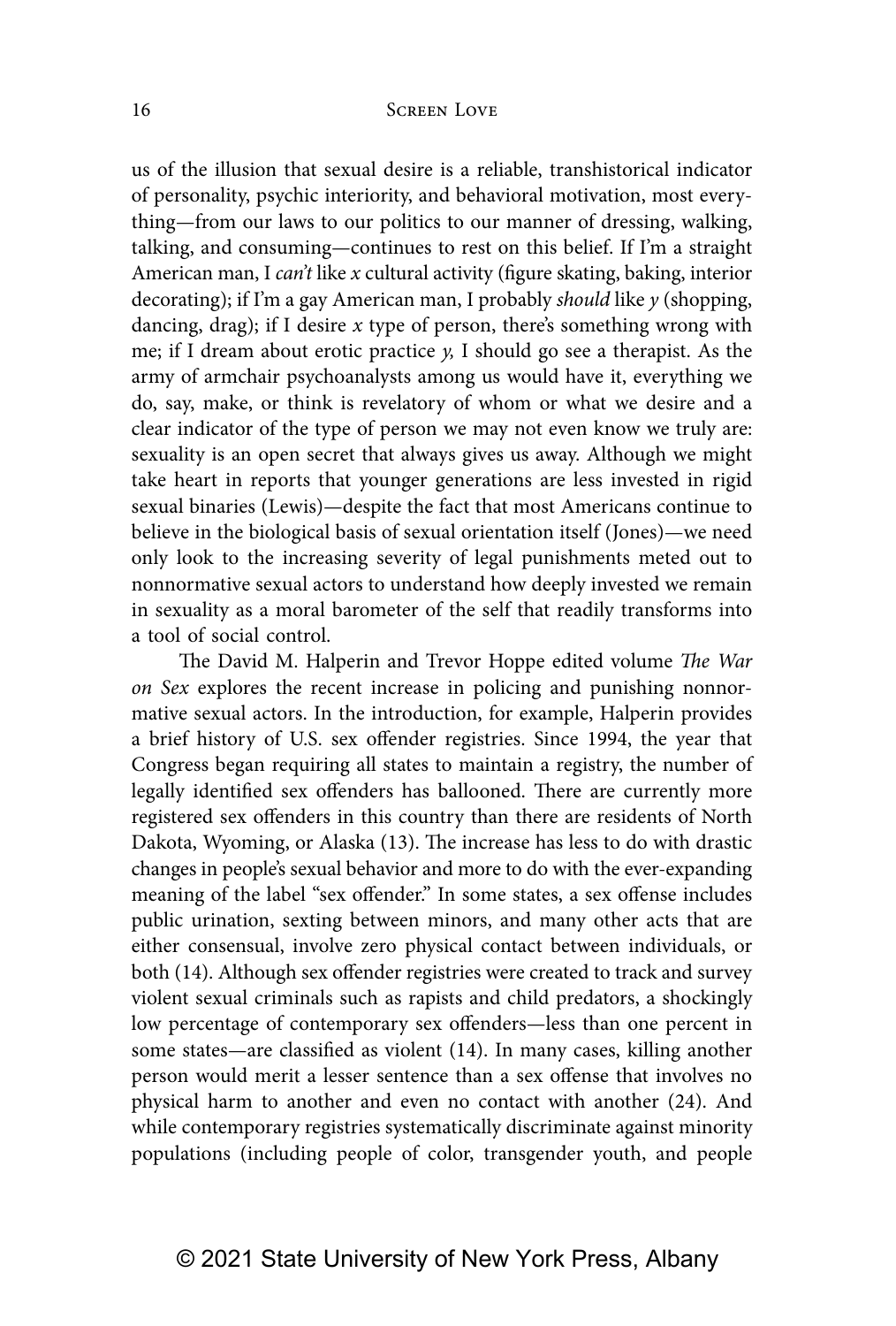with HIV), they also discriminate against stigmatized sex *practices* (commercial sex, pornography, intergenerational sex, nonheterosexual sex in general) that cut across social identity lines (39). The label, "sex offender," displayed in red ink across driver's licenses in some states, severely limits vocational opportunities, residential options, and access to public space; it can result in lifelong restrictions on movement, impossible paroles, prison sentences wildly disproportionate to the crime, and indefinite psychiatric confinement (14, 25–26). Gay-identified men are overrepresented among those who receive lifetime psychiatric detention (perversely called "civil commitment") for sex crimes (30). In a cruel historical twist, the fight led by gay males for the removal of public cruising from the first sex offender registry indirectly contributed to that registry becoming a Cthulhu-like monster whose tentacles wend their way into so many aspects of modern life: school, work, public and online leisure. As a result, in the eyes of the police, public health officials, and psychiatrists today, we are all potential sex criminals: guilty until proven innocent.

Excessively punitive American sex laws and offender registries are clear indicators of our continued investment in perceiving sexual acts and identities as barometers of moral character and social worth. A first step toward reforming such draconian measures might be to *care less* about sexuality—but not in a simplistically open-minded "it's all good" sort of way. What I'm suggesting here is that we valorize consensual forms of intimacy in which depth-psychological understandings of sexuality are de-emphasized, if not inoperative. Instead of locating ourselves and one another in sex, we should work to abandon both the self that has been identified and "invented" *as* sexual as well as the intersubjective intimacies that such sexualized subjects nourish. By betraying normative sexual meanings and arrangements, we orient ourselves toward an understanding of the nonidentical sameness—the equivalence—of people and forms. In short, we learn to become fungible.

Between or beyond *philia* and *philoxenia*, then, *fungibilis* is an anti-individualist, collectivist, or, rather, "collectionist" ethics premised on the formal substitutability of the self. For the moment, imagine it as an extreme form of *philoxenia*: an embrace of foreignness so radical that one and another become mutually interchangeable. This self-substitution is voluntary, pleasurable, and sensual: one welcomes the prospect of losing the self, disappearing into a sea of similitude, and becoming a mere equivalence. Through a process of volitional, aesthetic desubjection—momentarily freeing oneself from social definitions and determinations—the self is afforded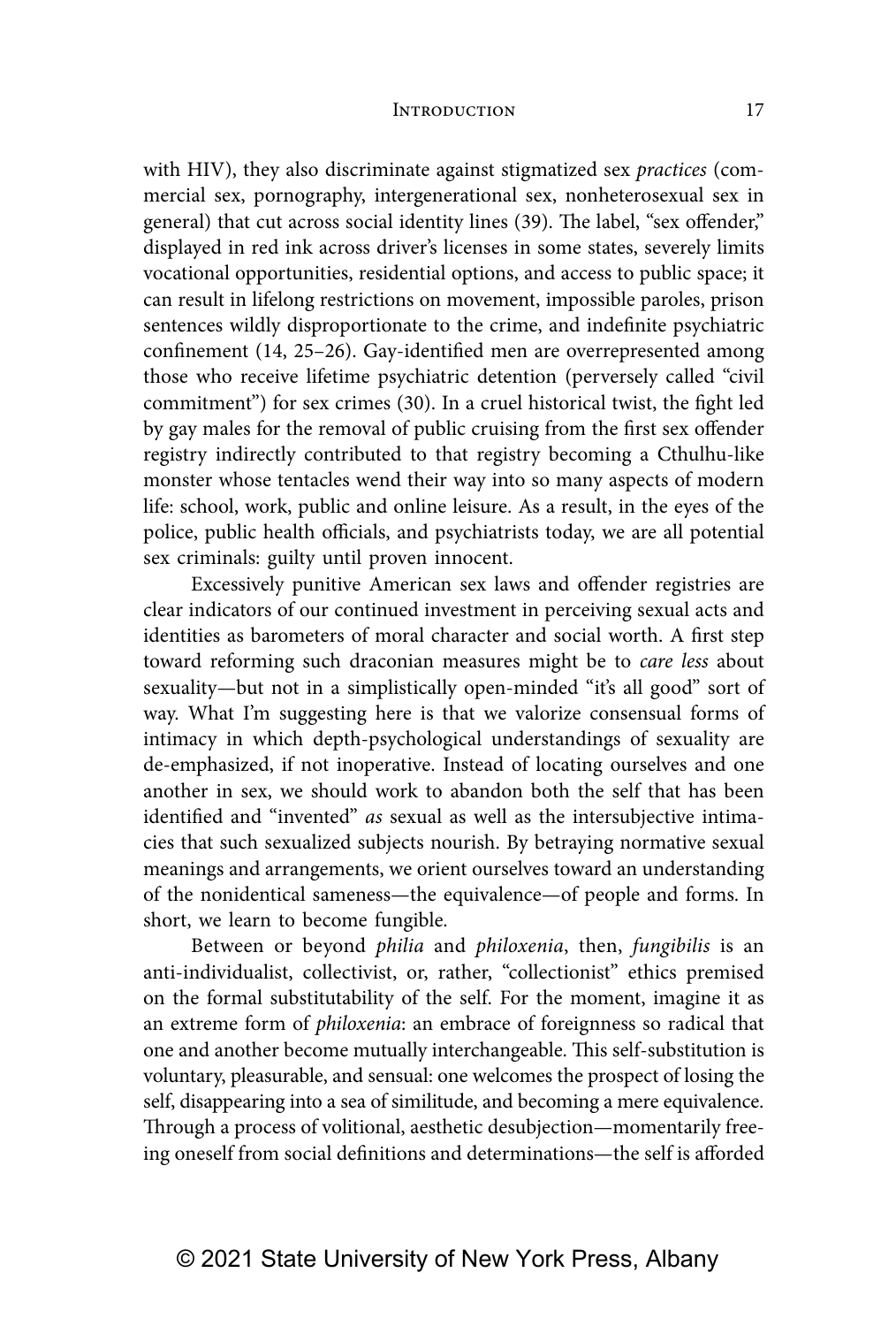an opportunity to expand outward, to extend itself horizontally toward similar, desubjected aesthetic forms. Unlike *philoxenia*, then, *fungibilis*—or, less pretentiously, fungibility—nurtures likeness rather than foreignness: it is an ethics rooted in an immanentist ontology that understands substance as internally differentiated, asubjective sameness.

Bear with me: I realize that the previous sentence is a mouthful of philosophy jargon. When I try to explain immanentist ontology in lay terms to students, the first things that come to mind are the hippie-dippiest of song lyrics: the (third) chorus of Joni Mitchell's "Woodstock," which begins, "We are stardust/Billion-year-old carbon," or the title of a (much worse) song by Moby, "We Are All Made of Stars." As saccharine and as naively "we're cut from the same cloth; we are all the same" as the sentiment behind these lyrics is, it's a start. As post–Big Bang subjects, we *are* all made of stars, and in that sense ontologically connected. But if human history teaches us anything it's that the discovery of a shared origin of species does not magically usher in global social equality. The powerful instead willfully misinterpret and manipulate the data to secure their social perch. The very un-Darwinian concept of Social Darwinism, for example, continues to convince many that capitalism is an inevitable part of our evolution and that white supremacy is by design. Rather than emphasizing the constitutive role of interdependence and symbiosis in species' development, as Darwin did, the "victors of history" lay stress on "survival of the fittest," which translates economically to unbridled capitalism and eugenically to white power.

This doesn't mean, however, that we have to give up on the connective thread of cosmic stardust altogether. The fact that "billion-year-old carbon" interacts with the environment, genetic material, and microbiota of each stellar individual can still teach us something about immanentist ontology. Indeed, the billions of microbes—bacteria, protozoa, fungi, and viruses—that constitute the collective microbiome of our species might help us envision an ontological substance grounded not only in "internally differentiated, asubjective sameness," but also, at least to an extent, in *philoxenia*. "All of human development and all the systems in the body have all evolved, or co-evolved, with our microbes," argues neuropharmacologist, John Cryan. "As humans we are very much human-focused and we feel that human cells and genes have primacy, but the microbes were there first" (Davis). And while all humans swim in a common pool of the planet's microbiota, the way it interacts with each socially situated individual is unique: there is infinite variation emergent within and from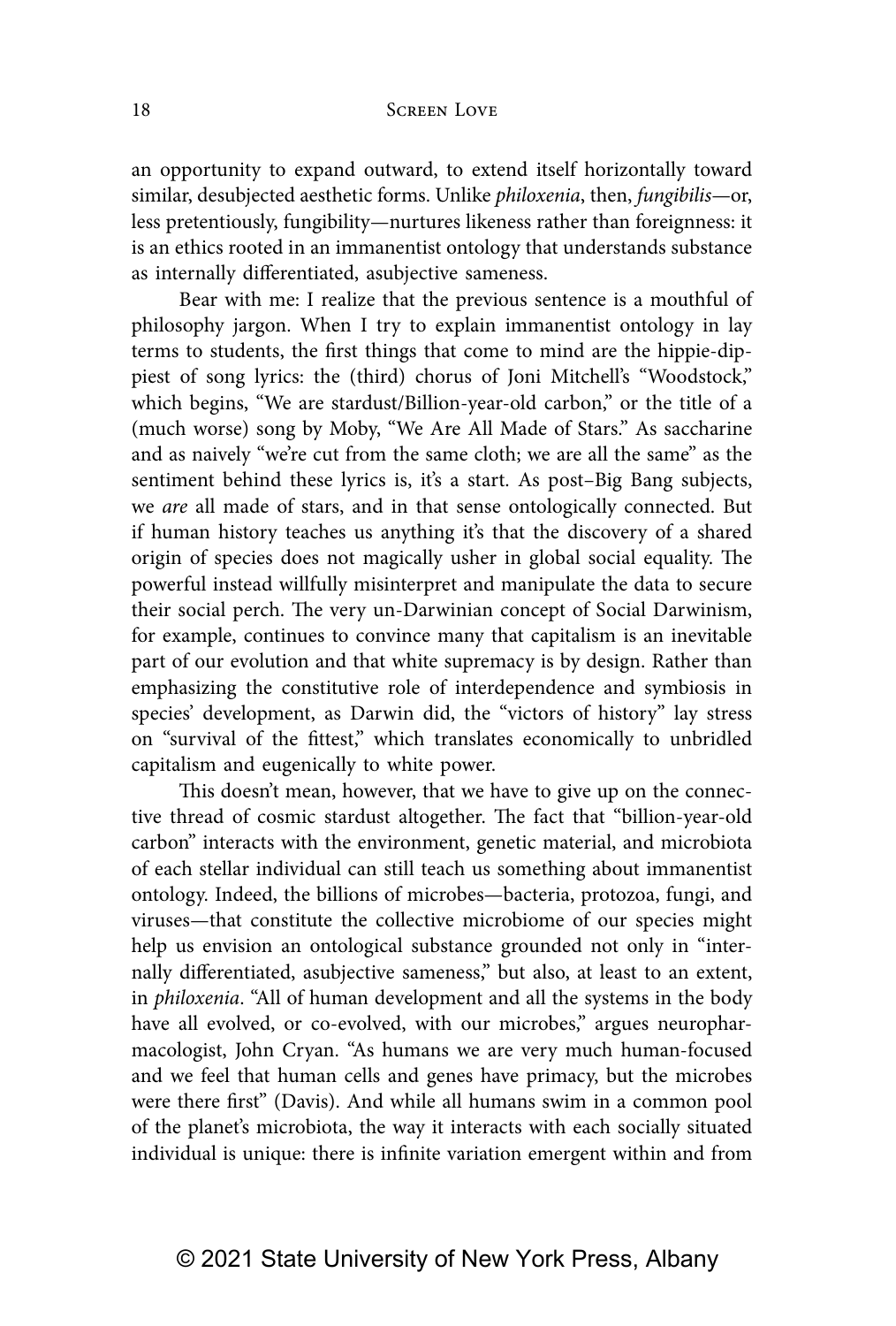this communal pool; there is differentiation within sameness, singularity in the common. Moreover, microbiota, caring little for who we are in terms of social identity, welcome us as strangers—at least when they're not trying to kill us. The friendlier of the bunch work with our guts to digest breast milk, and hence help many of us survive infancy, and with our skin to potentially protect us from cancer. In this way, microbiota model a *philoxenic* openness to foreignness by cooperating with our strange and terrible species. And though microbes can escape the human body and live without us, which would effectively spell the end of *homo sapiens*, they've "chosen" to stay with the trouble (Davis). All this in spite of the insulting fact that we've put the cart (the human subject) before the horse (microbiota) for centuries! Indeed, what's becoming clear in this century is that the designation "human" is so *last* century: "Animals and plants are no longer heralded as autonomous entities," biologists Seth R. Bordenstein and Kevin R. Theis declare, "but rather as biomolecular networks composed of the host plus its associated microbes, i.e., 'holobionts' " (1). Once we holobionts accept on a mass scale our microorganismal interdependency, our species and the planet will surely benefit. If we learn to respect the microbiome, show it a little gratitude, and work harder to figure out how to exist with it symbiotically, we might also learn some important lessons about ontology and ethics.

With all due respect to the science of microbiota, the onto-ethical framework I am sketching here—substance (internally differentiated sameness) expressed in various modes (holobionts, geologic cycles, cosmic forces) that become fungible in the search for corresponding forms—is most indebted to the work of Leo Bersani. For Bersani, substance is originary, but actualized and accessible only in its effects. Bersani highlights the way "homo-ness," his word for substance, manifests and re-manifests in aesthetic and sexual experiences. It is concretized in art, for instance, and sensualized in queer forms of sociability—anonymous cruising, for one. In a Bersanian ontology, being is self-contained fullness, and desire does not originate in lack. Consequently, progress or growth is not dependent on assimilating difference. "One way to describe Bersani's entire oeuvre," Mikko Tuhkanen notes in his remarkable *The Essentialist Villain: On Leo Bersani*, "is to say that it seeks other modes of our moving-in-the-world than that compelled by an originary lack" (5). Although Bersani is perhaps best known in queer studies for his psychoanalytic investigations into the self-annihilating sex drive (the so-called "antisocial thesis"), his late work attempts to think beyond the dialectical *sturm und drang* of